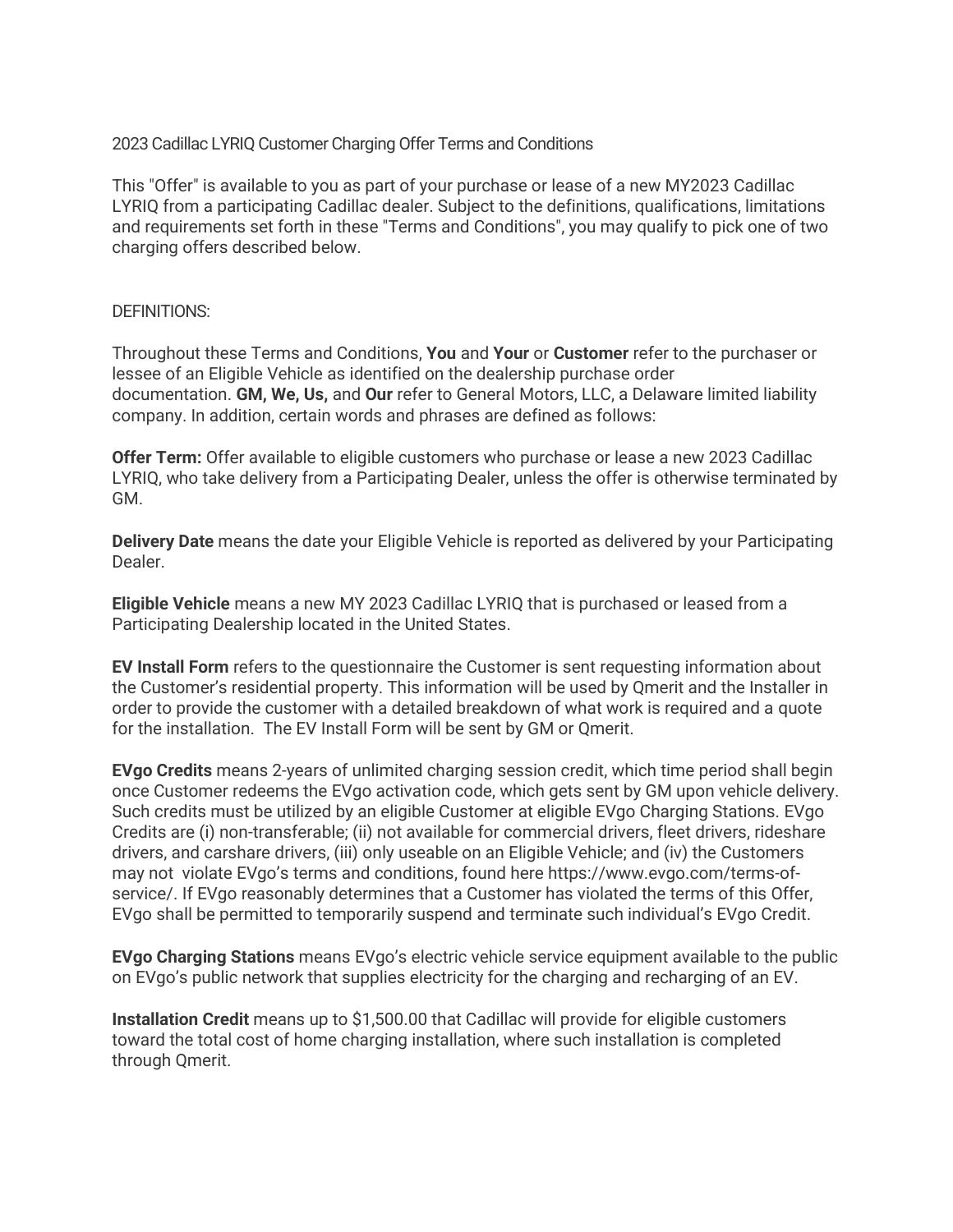**Installer** refers to a suitably skilled, qualified, insured, and licensed electrical contractor selected by Qmerit.

**Participating Dealership, Participating Dealer or Dealer** means a motor vehicle dealership located in the United States that is authorized in writing and verified by GM to advertise and sell new Cadillac electric vehicles.

**Qmerit** means Qmerit Electrification, LLC a limited liability company organized under the laws of Delaware, and is the GM preferred installation provider responsible for matching Customers with Installers who will complete the installations.

### OFFER PROCESS - How it Works

Each eligible Customer will have the option to choose from the following offers: 1) an installation Credit, or 2) EVgo Credits. Prior to your Eligible Vehicle Delivery Date, you will be contacted by phone or email by GM or by your Cadillac Dealer to select the offer of your choice.

## INSTALLATION CREDIT OFFER

For those Customers that choose the Installation Credit offer, GM or Qmerit will provide you with a link to the EV Install Form requesting information about your home charging installation, such as the address and photos of the residential property where you are seeking installation, which must be completed and submitted to process the Offer. **Please review all terms and conditions on the EV Install Form before you submit it**. After you submit the EV Install Form, Qmerit will find and select a local Installer to complete the installation. Once Qmerit has selected your Installer, Qmerit will provide you with the Installer's business name address, phone number and email address, and will provide the Installer with your name, address, phone number and email address. Your Installer will reach out via the telephone number provided on the EV Install form to review and confirm your information. Each Installer will obtain, on your behalf, all necessary permitting that may be required under applicable local law. The Customer is responsible for obtaining any and all other necessary approvals, such as from an applicable homeowners' association or landlord, and notifying the Installer of all such approvals. Once all required permits and approvals are obtained, the Installer will schedule your installation. Once installation is complete, the Installer will submit confirmation to Qmerit, and Qmerit will share the confirmation with GM. GM will provide up to a \$1,500.00 credit toward a Customer's installation completed by a Qmerit Installer for Customers who choose the Installation Credit Offer. In such a case, the Qmerit Installer shall complete the installation and the Customer will be responsible to pay the Installer directly for all costs that exceed \$1,500.00. This credit can be used towards installation of a customer-supplied charging station or outlet. **Installation must be completed within 180 days of your Eligible Vehicle Delivery Date.** A wall charging unit is not included as part of the Installation Credit offer and is sold separately. The Customer is solely responsible for all costs associated with installation that exceed \$1,500.00, to be paid directly to Installer. If the Customer receives the Installation Credit and proceeds to cancel its order for an Eligible Vehicle before the Vehicle is delivered to the Customer, the Customer will be responsible for reimbursing GM the total amount of credit paid on the Customer's behalf, up to \$1,500.00, direct to GM, upon GM's request.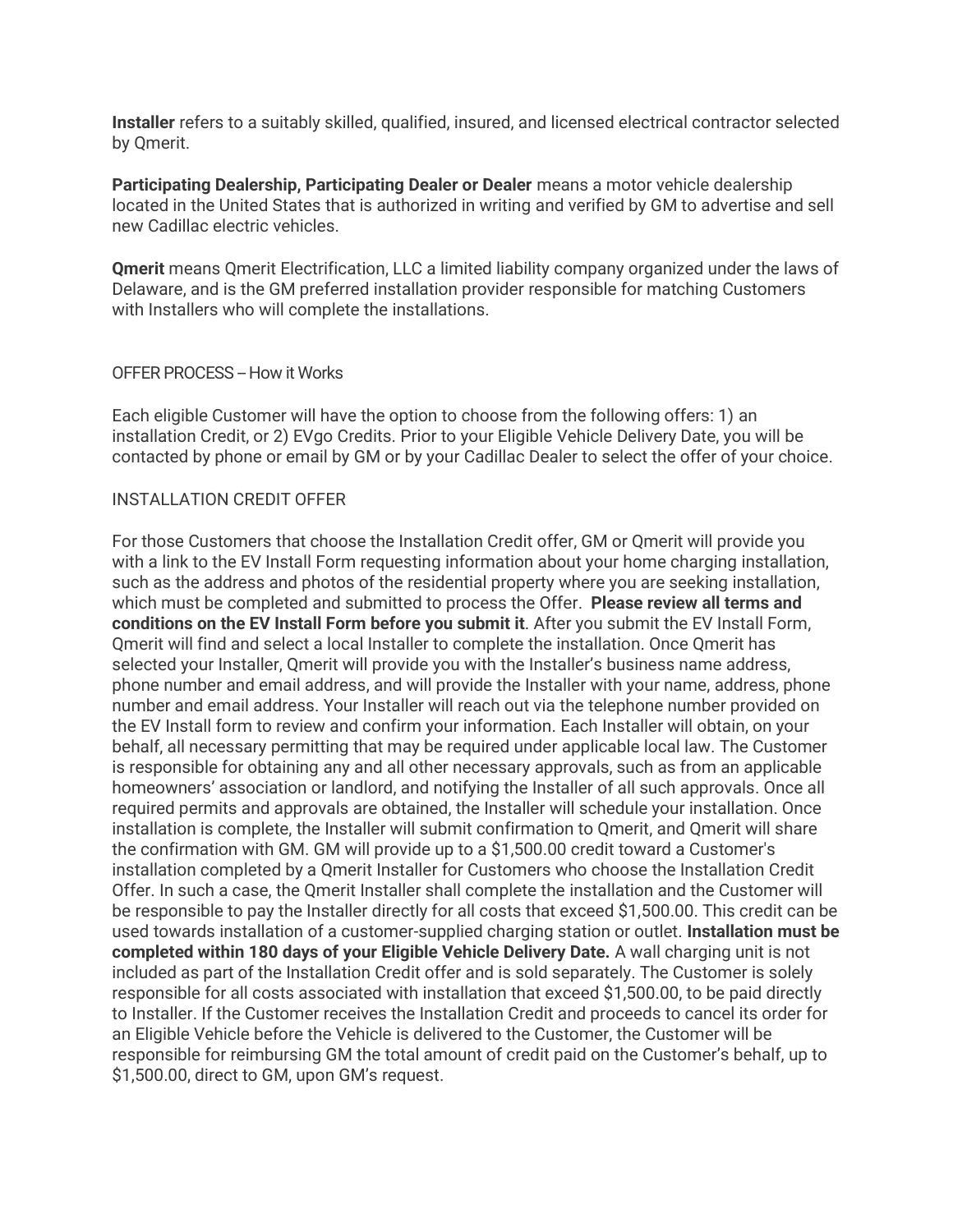## EVGO CREDIT OFFER

For those Customers that choose the EVgo Credit Offer, GM will provide the Customer with an EVgo activation code to be redeemed for two (2) years of unlimited EVgo public charging credits to be used toward public charging through EVgo. **The EVgo authorization code must be redeemed at EVgo.com within sixty (60) days of Eligible Vehicle Delivery Date.** Such customers have unlimited access to EVgo's Charging Stations for (2) years from the date such customers first redeem the authorization code. If you fail to redeem the EVgo activation code within sixty (60) days of your Eligible Vehicle Delivery Date, your two (2) year period of unlimited charging will begin regardless of activation.

# GENERAL TERMS

**AGREEMENT TO THE OFFICIAL RULES**: By selecting and receiving benefit from one of the offers described herein, each Customer fully and unconditionally agrees to and accepts these Terms and Conditions as the official rules of the Offer and further agrees the decisions of GM regarding this Offer are final and binding in all matters related to the Offer. These Terms and Conditions, constitute an agreement (this "Agreement") between GM and the Customer, and is the entire agreement between the parties concerning its subject matter, supersedes all prior agreements and understandings, whether or not written, and is not intended to confer upon any person other than the parties, including any creditors, any rights, or remedies hereunder.

**GENERAL CONDITIONS / RELEASE**: Each Customer, by participating in this Offer, agrees (a) to release, indemnify and hold harmless GM, its affiliates, parents, subsidiaries, advertising and Offer agencies and their respective past and present directors, officers, employees, representatives and agents from and for any liability for any injuries, losses or damages of any kind, to persons or property (including without limitation death; claims based on publicity rights, defamation or invasion of privacy; and any claims based on a violation of a third party's intellectual property rights), resulting in whole or in part, directly or indirectly, from your participation in this Offer, installation, or in any related activity or your acceptance, possession, use, misuse or nonuse of a home charging outlet or unit. GM is not responsible in any way for Installer actions, recommendations, or any resulting damage caused by or attributable to your Installer. GM's failure to enforce any of these Terms and Conditions shall not constitute a waiver of that provision. In the event of any cancellation, termination or suspension, notice thereof will be posted at [https://www.cadillac.com/electric-life.](https://www.cadillac.com/electric-life)

**DISPUTES**: In consideration for the benefits that you receive under this Offer, you agree that any dispute relating to any aspect of your relationship with GM or any of its affiliates, including the purchase, installation and performance of your home charging outlet or your vehicle, shall be fully and finally resolved by binding arbitration administered by the American Arbitration Association (the "AAA"). The rules governing the arbitration may be accessed at [www.adr.org](http://www.adr.org/) or by calling the AAA at +1-800-778-7879. To the extent the initial filing fee for the arbitration exceeds the initial filing fee for a lawsuit, we will pay the difference in fees. ANY ARBITRATION WILL BE CONDUCTED BY THE PARTIES IN THEIR INDIVIDUAL CAPACITIES ONLY AND NOT AS A CLASS ACTION OR OTHER REPRESENTATIVE ACTION, AND THE PARTIES WAIVE THEIR RIGHT TO FILE A CLASS ACTION OR SEEK RELIEF ON A CLASS BASIS. THE PARTIES FURTHER EXPRESSLY WAIVE THE RIGHT TO SUE IN COURT AND HAVE A JURY TRIAL. All issues and questions concerning the construction, validity, interpretation and enforceability of these Terms and Conditions, Customer's rights and obligations, or the rights and obligations of GM in